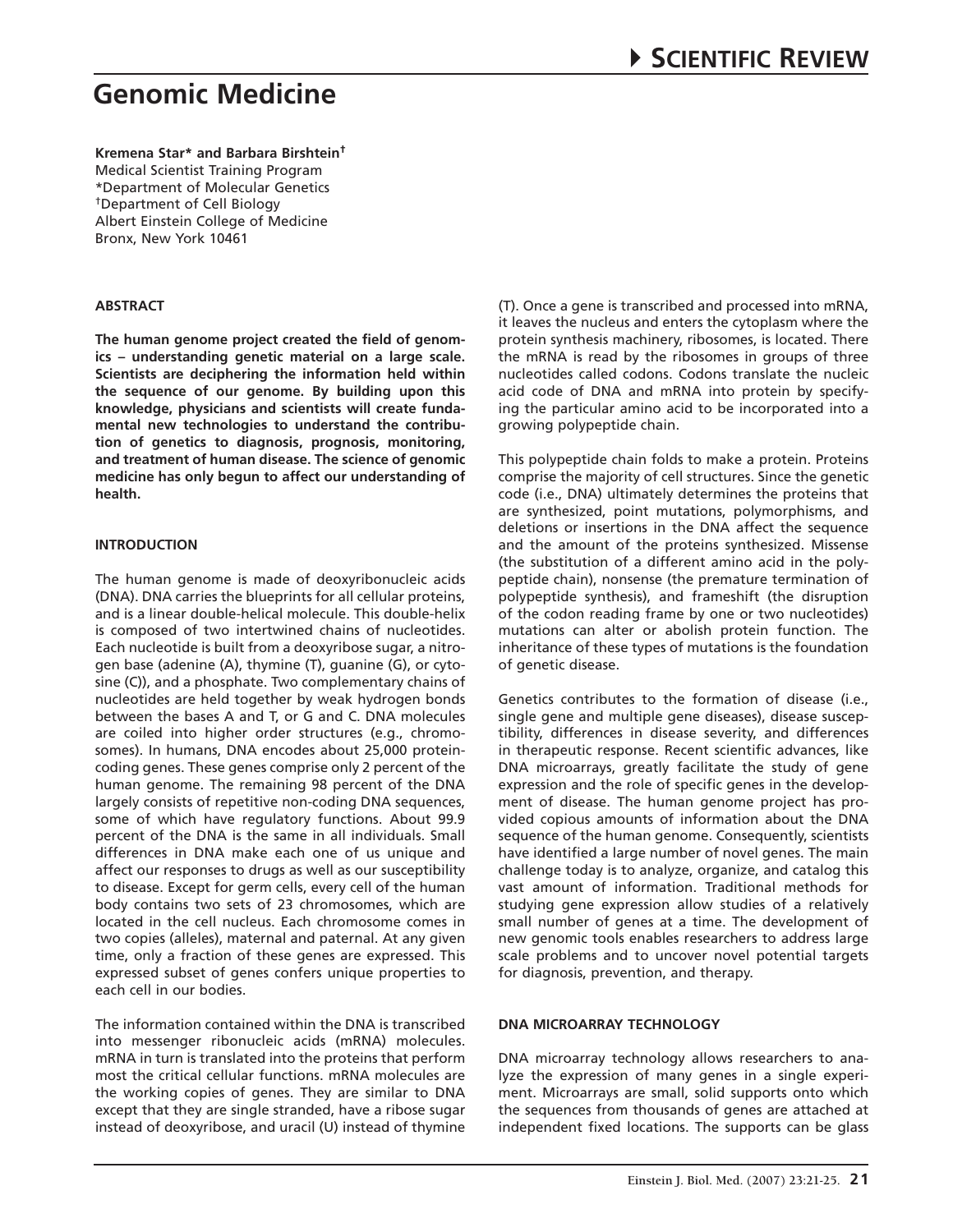microscope slides, nylon membranes, or silicon chips. The DNA is spotted (e.g., cDNA microarray) or synthesized (e.g., Affymetrix Gene Chip) onto the solid support. The gene sequences are attached to their support in an orderly way, which allows researchers to use the location of each spot in the array to identify a particular gene sequence. The spots themselves can be DNA, cDNA (i.e., a DNA sequence that complements mRNA), or oligonucleotides (i.e., single-stranded DNA 5 to 50 nucleotides in length).

DNA microarrays take advantage of the properties of complementarity between DNA and RNA molecules (i.e., A must pair with U or T, and C must pair with G, one strand determines the sequence of the other and the sequence of the mRNA, hence complementary strands of DNA or RNA will anneal or bind to each other). The ability of cDNA to hybridize to the DNA template from which it was transcribed is paramount.

To run a DNA microarray, mRNA is isolated from the cells or tissue of interest as well as the control cells or tissue. The mRNA is reverse transcribed into a fluorescently labeled cDNA (either red or green, one color for the experimental sample and one for the control sample). These fluorescently labeled cDNA probes are hybridized to the microarray. After washing, the expression levels of the thousands of genes on the microarray are analyzed by a scanning fluorescence laser that can measure the intensity of red and green at each location on the array. By measuring the intensity of fluorescence at each spot on the array and comparing the intensity to the control sample, one can determine the activity of a particular

gene or groups of genes. (For an internet animation of this process see http://www.bio.davidson.edu/courses/ genomics/chip/chip.html.)

## **Impact of DNA Microarrays**

Due to their small size and the fact that they contain a very large number of genes, microarrays are a significant advance over traditional methods for measuring gene expression (e.g., Southern blots). Microarrays can assay gene expression within a single sample or compare gene expression in two different cell types or tissues in large-scale genetic analysis. For example, microarrays can be used to study which genes in cells are actively making products under a particular set of conditions, as well as to detect differences in gene activity between healthy and diseased cells. One of the most important applications for arrays so far is the monitoring of gene expression (mRNA abundance). The collection of genes that are expressed or transcribed from genomic DNA, referred to as the expression profile (transcriptome), is a major determinant of cellular phenotype and function. Unlike the genome, the transcriptome changes rapidly and dramatically during normal cellular events such as DNA replication and cell division. In terms of understanding the function of genes, knowing when, where, and to what extent a gene is expressed is central to understanding the biological roles of its encoded protein. In addition, changes in the patterns of gene expressions can provide clues about regulatory mechanisms and biochemical pathways. In the context of human health, the knowledge gained from these types of measurements

| <b>TABLE 1 I DNA MICROARRAY APPLICATIONS</b> |                                                                                                  |
|----------------------------------------------|--------------------------------------------------------------------------------------------------|
| <b>Microarray Type</b>                       | <b>Application</b>                                                                               |
| Gene Expression                              | Drug and Therapy Development<br><b>Prognosis Prediction</b><br>Genetic Testing                   |
| Comparative Genomic Hybridization            | <b>Tumor Classification</b><br>Risk Assessment<br><b>Prognosis Prediction</b><br>Genetic Testing |
| Single Nucleotide Polymorphisms              | Drug and Therapy Development<br><b>Prognosis Prediction</b><br>Genetic testing                   |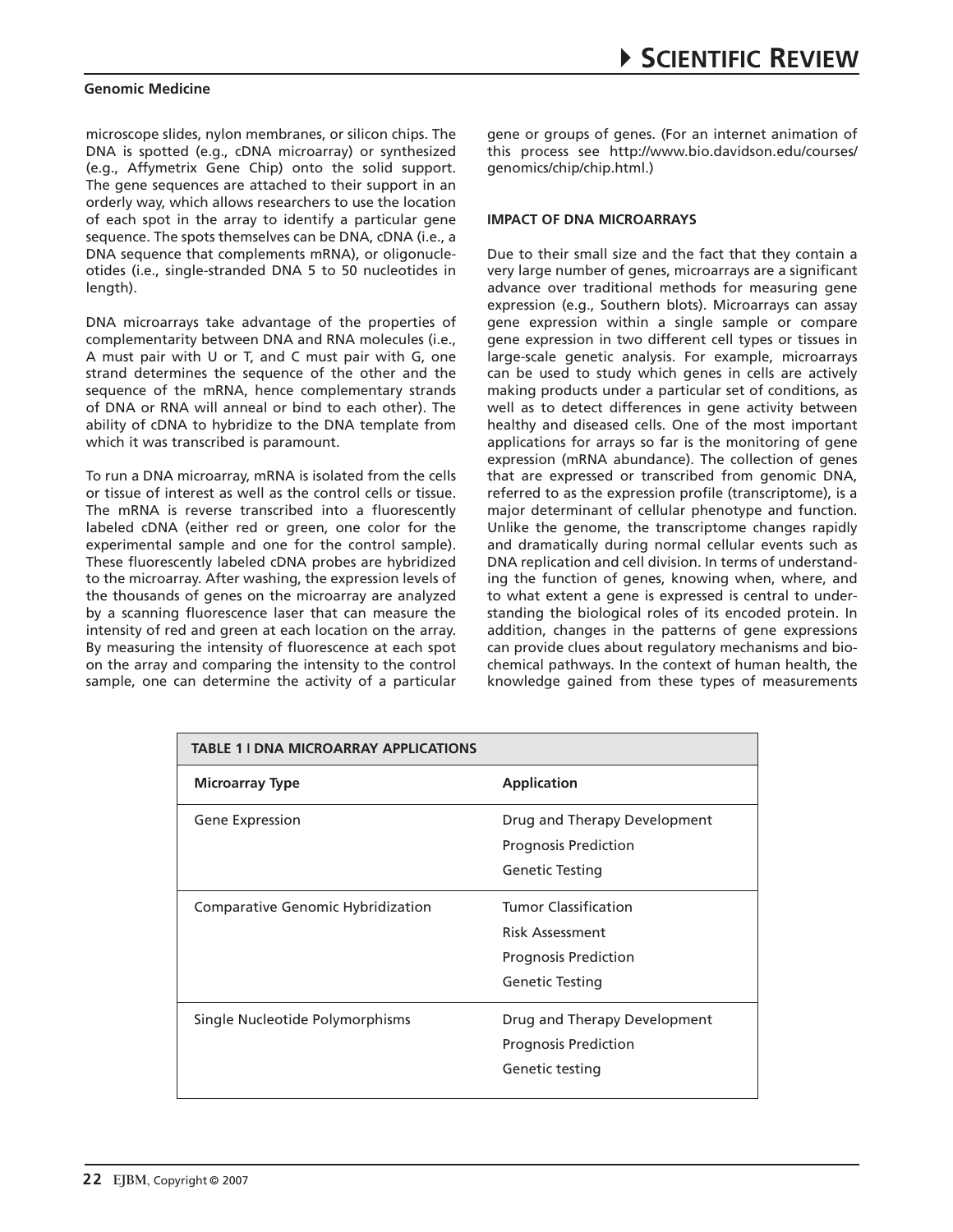may determine the source and outcome of a disease and identify gene products with therapeutic utility or targets for therapeutic intervention (Friend et al., 2002).

Microarrays are also used for studies of genomic gains and losses (i.e., Comparative Genomic Hybridization microarray), and DNA mutations (i.e., SNPs microarrays) (Friend and Stoughton, 2002) (Table 1). Changes in chromosomal DNA, such as mutations, genetic rearrangements, and amplifications or losses of particular chromosomal regions can often lead to abnormalities, such as Down's or Turner's syndrome. Comparisons of the copy number of genomic regions or the genotype of genetic markers may be used to detect chromosomal regions and genes that are amplified or lost in different cell types including cancerous and pre-cancerous cells. By applying arrays, scientists can identify when and where changes in copy number, chromosomal rearrangements, and DNA mutations have occurred. These changes can be used for diagnosis of developmental disorders (Dobrovolski et al., 1999), identification of tumor-suppressor genes, disease prognosis, and treatment selection.

Despite its impressive potential, microarray technology requires improvement, innovation, and increased accessibility. Nucleic acid array-based experiments are becoming routine as indicated by the increase in the number of publications that incorporate data obtained in this way (a PubMed search returned 1637 articles published in 2004, 363 more than the previous year). For example, measuring the expression level of essentially every gene (including variant splice forms) starting with RNA from a small number of cells, or even a single cell, is possible because of advances in single-cell handling, RNA amplification methods, and microarray technology. Microarrays, along with genomic sequence information and computational tools, facilitate the identification and classification of DNA sequence information and allow scientists to understand the function and regulation of genome. This knowledge aids physicians and scientists in discovering ways to prevent aberrant cellular processes and to improve human health.

## **Case Studies**

## *Metastatic Renal Cell Cancer*

ND is a 53 year old male who presented to Jacobi Hospital with a 3 month history of left flank pain, gross hematuria, intermittent fever, and weight loss. On physical examination, he appeared pale. He was normotensive with a temperature of 38ºC. He was found to have enlarged supraclavicular lymph nodes and a palpable mass in his left upper quadrant. Chest X-ray showed densities in his left lung. Abdominal CT revealed a mass in his left kidney and enlarged retroperitoneal lymph nodes.

Laboratory findings included a white blood count (WBC)

of 8.3x10 $9$  cells/L with a normal differential, a hemoglobin (Hb) of 9.2 g/dL, and a hematocrit (Hct) of 26%. His serum calcium was 12.3 mg/dL. All other electrolytes were normal. Parathyroid hormone levels were elevated. Blood urea nitrogen (BUN) was 20 mg/dL and creatinine was 1.7 mg/dL. Urinalysis showed gross hematuria.

A diagnosis of stage IV metastatic renal cell cancer was made, and the patient underwent a left nephrectomy, with removal of adjacent metastases. Pathologic examination revealed clear cell histology. The patient was placed on a course of high dose interleukin-2, along with corticosteroids and calcitonin. Serum calcium levels returned to normal, and the patient felt better.

The patient was told of the poor prognosis for his condition and that it was characterized by a wide variability in the period of survival. His physician recommended a microarray study to answer this question. As a result, ND asked his physician to arrange for a gene-expression profile of the tumor. A study was conducted by researchers in the National Cancer Institute in 2003 (Vasselli et al., 2003), who found the presence of two distinct patterns of gene expression in the primary tumors of patients with metastatic renal cancer. These patterns correlated with difference in survival between the patient groups. Among the genes identified in the study, vascular cell adhesion molecule-1 (VCAM-1) was identified as the most predictive gene for survival. This gene was uniformly up-regulated in patients with longer survival (Vasselli et al., 2003). ND's gene expression profile was consistent with a poor prognosis. ND died three years after he was diagnosed.

## *Diffuse Large B-cell Lymphoma*

AP is a 38 year old HIV positive male with a CD4+ T-cell count of 148 cells per cubic millimeter blood and a viral load of 477 copies/mL. He was admitted to Montefiore Medical Center with complaints of cough (productive of bloody sputum), low grade intermittent fever, weight loss, fatigue, and "swollen glands." The patient first noted swollen glands in his femoral and inguinal areas approximately six weeks prior to admission. A chest X-ray demonstrated a right-sided pleural effusion and possible infiltrate. He was started on ceftriaxone. There is no past history of exposure to tuberculosis and sputum smears were found to be negative.

On physical exam several days after admission the hematologists found maximum temperature (Tmax) of 101.3ºF, palpable small preauricular lymph nodes, bilateral high anterior cervical lymph nodes, bilateral supraclavicular lymph nodes along the clavicle, a small left axillary node, bilateral epitrochlear nodes, and bilateral large inguinal and femoral nodes. There was no tonsillar enlargement or splenomegaly.

Laboratory findings included a WBC of 5.9x10<sup>9</sup> cells/L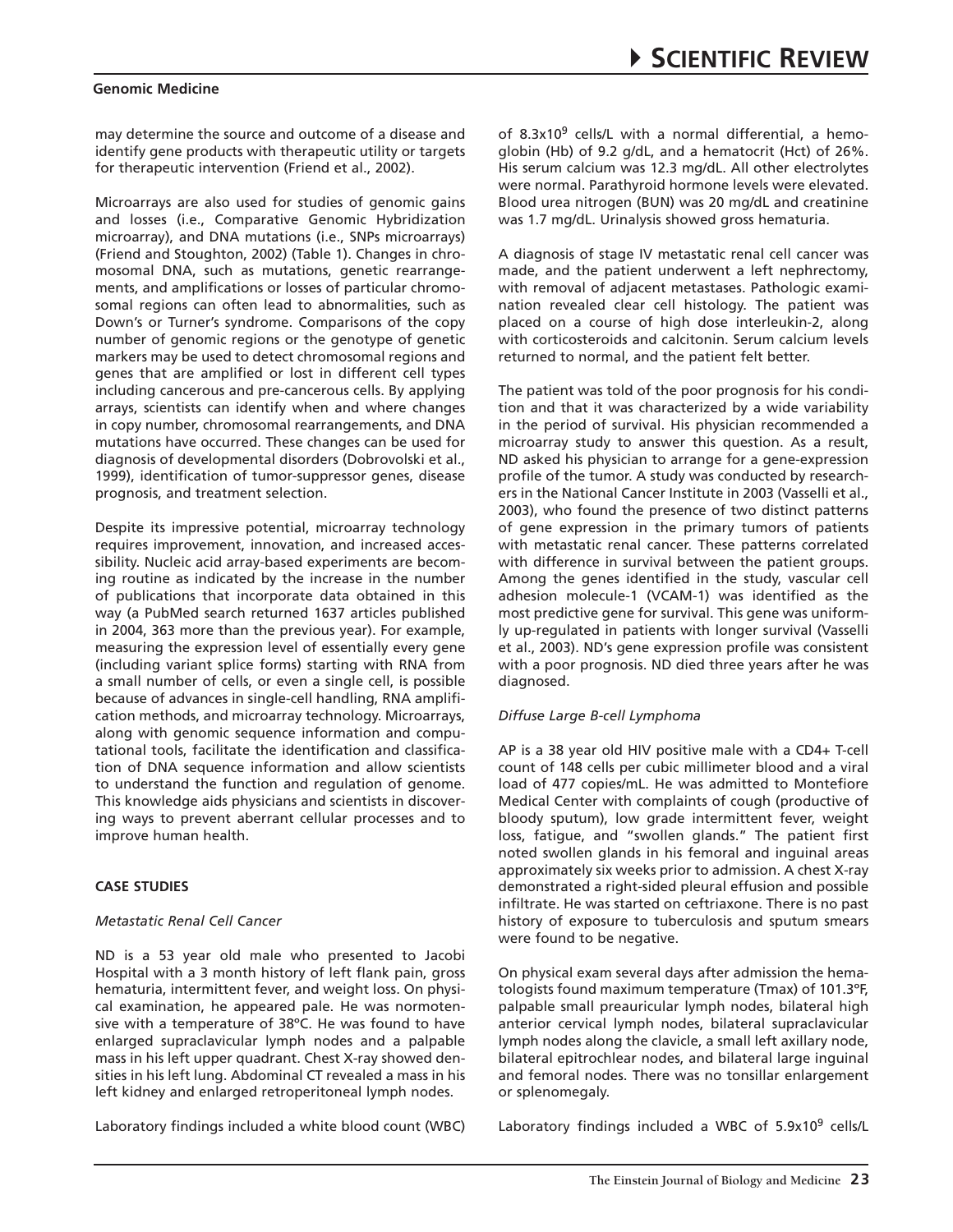with a normal differential, a RBC of 14,000 cells/L, Hb of 8.5 grams/dL, a Hct of 21%, platelet count of 111x10<sup>9</sup> cells/L, mean cell volume (MCV) of 82 fL, and red cell distribution width (RDW) of 17.1. Patient's total protein was 7.1 g/L; albumin was 2.4 g/L; bilirubin, transaminases, alkaline phosphatase were normal, and lactate dehydrogenase (LDH) was 361 units/L. Serum iron was 35 µmol/L, total iron-binding capacity (TIBC) was 169 µmol/L, ferritin was 2640 µg/L, B12 was 264 pg/ml, and folate was 11.6 ng/ml. Pleural fluid pH was 7.157, LDH measured 1956 units/L. Renal function, thyroid function and artherial blood gasses were all normal. A complete blood count (CBC) performed 10 days prior to admission demonstrated a WBC of 4.5x109 cells/L, hemoglobin 13.4 grams/dL, platelets 283x109 cells/L.

Examination of his peripheral blood smear demonstrated mild aniso- and poikilocytosis with increased reactiveappearing monocytes. No platelet clumps were present. The patient underwent lymph node biopsy which demonstrated a diffuse large cell non-Hodgkin's lymphoma. He was further subtyped by immunohistochemistry and was found to have a B-cell lymphoma. Since only 40% of patients with large B-cell lymphoma respond well to therapy, his physician felt that AP would benefit from a recently developed microarray method for identifying this group of patients (Alizadeh et al., 2000). The authors of the study demonstrated a difference in gene expression among the tumors of diffuse large B-cell lymphoma patients, due to a variation in tumor proliferation rate and differentiation state, as well as host response. They identified two molecularly distinct forms of the disease whose gene expression patterns indicate different stages of B-cell differentiation. The first type expressed genes characteristic of germinal center B cells and the second type expressed genes induced during in vitro activation of peripheral blood B cells. Patients with germinal center expression pattern had a significantly better overall survival than the second group. Unfortunately, the results of the microarray test showed that AP had a tumor expressing genes induced during in vitro activation of peripheral blood B cells. Despite treatment, he died three years after being diagnosed.

#### *Ductal Carcinoma of the Breast*

MS is a 45 year old female. During routine clinical examination her physician discovered a nodule two centimeters in diameter in the upper quadrant of the right breast. Retraction of the skin and nipple was present. A mammogram revealed a radiopacity with irregular margins. The echographic image demonstrated an area with irregular margins, suggestive of a breast carcinoma. The patient underwent right total mastectomy. The post-surgical histological examination diagnosed infiltrating ductal carcinoma, without metastasis. An endocrine therapy with tamoxifen was prescribed for the period of five years. The patient felt very anxious about the possibility of developing distant metastasis. In order to alleviate the anxiety her physician referred her to a study for prognosis prediction based on DNA microarray technology. The authors applied DNA microarray analysis to primary breast tumors of 117 patients, and used supervised classification to identify a gene expression signature predictive of metastases in patients without tumor cells in local lymph nodes at the time of diagnosis. In addition, they identified a signature that separates tumors of BRCA1 carriers. The study concluded that women under 55 years of age diagnosed with lymph node-negative breast cancer have a poor prognosis if their tumors express a subset of genes regulating cell cycle, angiogenesis, invasion, and metastasis (van't Veer et al., 2002).

## *Acute Myelogenous Leukemia*

A 66 year old man presented with one week of bruising and fatigue. No lymphadenopathy or splenomegaly were observed on physical examination. Laboratory studies showed WBC of 90,000 cells/L with 90% blasts, a Hb of 8.4 g/dL, a Hct of 25%, a platelet count of 8,500 cells/L, and reticulocytes 0.5%. Blood smear showed many blasts, Auer rods, and marked thrombocytopenia. An examination of the bone marrow lead to a diagnosis of Acute Myelogenous Leukemia (AML). Further analysis demonstrated that blasts were present in the spinal fluid. Treatment was begun with daunorubicin and cytarabine, combined with intrathecal methotrexate twice weekly. After two identical courses of chemotherapy, bone marrow examination showed remission of the AML. An alternative to enzyme-based immunohistochemistry of bone marrow for distinction between AML and ALL (Acute Lymphoblastic Leukemia) is cancer classification based on gene expression profiles of acute leukemia patients. This method uses a microarray to examine the expression levels of 50 genes and classify new patient samples as AML or ALL (Golub et al., 1999).

## **Discussion**

DNA microarrays are powerful tools for improving treatment selection, diagnostic classification, and prognosis prediction. Since they offer a new and potentially better way for differentiating between tumor "types," DNA microarrays have become tools for clinical oncologists. The main objective of these studies is to identify differentially expressed genes, which characterize phenotypically defined groups. The goal of this comparison between classes is to develop a method for class prediction which would correctly identify the diagnosis, treatment, and prognosis of a patient based on gene expression data. Microarrays also offer the possibility for disease screening and prevention. For example, Dobrowolski and colleagues used DNA from blood samples to screen simultaneously for Factor V Leiden, sickle cell disease, and alpha-1-antitrypsin deficiency (Dobrowolski et al., 1999). This illustrates how microarrays can increase the number of early detected treatable diseases by development of new assays and consolidating existing ones.